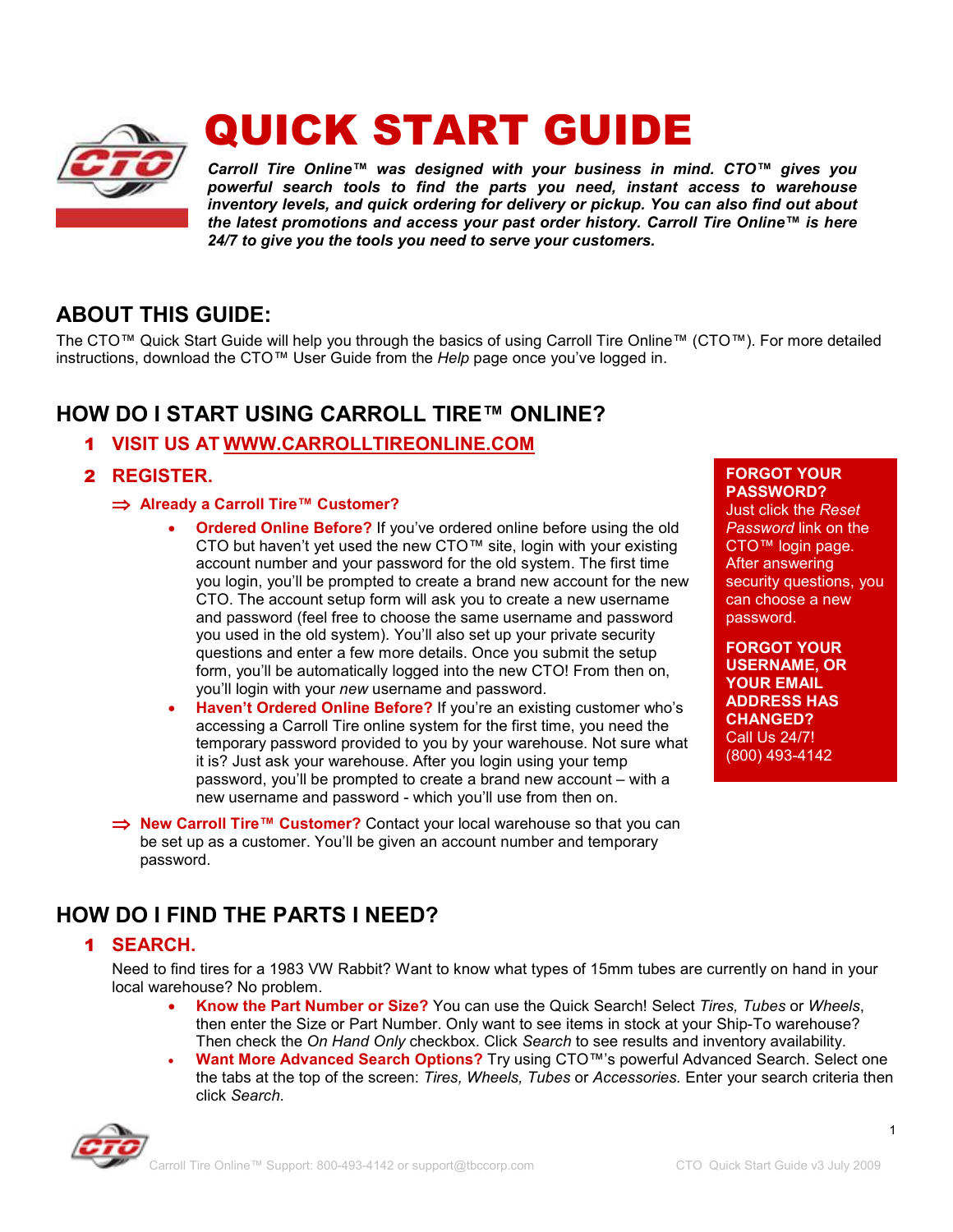| <b>WHAT KINDS OF SEARCHES CAN I DO?</b>                                                       |                                                                                                  |                                         |                                                    |
|-----------------------------------------------------------------------------------------------|--------------------------------------------------------------------------------------------------|-----------------------------------------|----------------------------------------------------|
| <b>TIRES:</b>                                                                                 | <b>WHEELS:</b>                                                                                   | <b>TUBES:</b>                           | <b>ACCESSORIES:</b>                                |
| <b>BY SIZE</b>                                                                                | <b>BY SIZE</b>                                                                                   | <b>BY SIZE</b>                          | <b>BY LINE</b>                                     |
| <b>SINGLE STRING SEARCH</b><br>EXAMPLE: 2157015                                               | <b>WHEEL SIZE</b><br>$EXAMPLE: 15 \times 7$ and/or                                               | EXAMPLE: 15 (rim diameter)              | <b>EXAMPLE: LUG NUTS.</b><br><b>VALVE PRODUCTS</b> |
| <b>CLASSIC SEARCH</b><br>$\Rightarrow$<br>EXAMPLE: [215] [70] [15]                            | LUG & BOLT CIRCLE<br><b>EXAMPLE: 5-4.5</b>                                                       |                                         |                                                    |
| <b>BY ITEM NUMBER</b><br>EXAMPLE: GT64                                                        | <b>BY ITEM NUMBER</b><br><b>EXAMPLE: 834414</b>                                                  | <b>BY ITEM NUMBER</b><br>EXAMPLE: 2BE64 | <b>BY ITEM NUMBER</b><br>EXAMPLE: CT900006         |
| <b>BY VEHICLE</b>                                                                             | <b>BY STYLE OPTIONS</b>                                                                          |                                         |                                                    |
| YEAR, MAKE, MODEL, STYLE, SIZE<br>$\Rightarrow$                                               | EXAMPLE: WHITE 8-spoke RWD Series 21<br>Available only when you search by Size or Item<br>Number |                                         |                                                    |
| <b>BY BRAND</b><br>EXAMPLE: Cordovan<br>Available only when you search by Size or Item Number |                                                                                                  |                                         |                                                    |

## 2 **VIEW INVENTORY AND PRICING.**

Your search results will display all the Carroll Tire™ products that meet your criteria and show you up-to-theminute inventory levels at your local warehouse and other Carroll Tire™ locations.

#### ⇒ **See What's In Stock, and Where.**

- **Your Warehouse.** The column labeled *Your WH Qty* displays the number of parts available at your local warehouse. If an item is in stock at your local warehouse, you can order it online.
- **Other Warehouses (Tires only).** The column labeled *Other WH Qty* displays the number of tires available at other regional warehouses – click on the quantity to see where the tires are located. Call your local warehouse to purchase items from other locations.

#### **WANT TO CHANGE THE DISPLAYED RETAIL PRICE?**

National Tire Online™ allows you to easily change the retail prices displayed on the screen.

#### **1 EDIT PRICES – ADD MARK-UP (Administrators Only).**

To edit retail prices, click on *Preferences* (top right) > Select *Change Retail Pricing Markup* > On the *Edit Pricing* screen, enter the retail mark-up you want to apply to the wholesale price. You can define the markup by Percentage and Flat Rate (\$). The displayed Retail Price will be calculated as the greater of the two marked-up prices. For example, if you define a percentage markup of 15% and a flat rate markup of \$10, an item with a \$20 wholesale cost will carry a retail price of \$30, because the 15% markup of \$3 is less than the flat rate markup of \$10. You can think of the flat rate as a 'minimum mark-up.' > Click *Save*

#### **2 SEARCH – DISPLAY RETAIL PRICE.**

Iin the search results screen, you can always check the 'Show Retail Price' box. However, if you want your search results to automatically display Retail pricing, perform an Advanced Search for a part and make sure that in the *Availability Options/Pricing* section of the search screen, you've selected *Retail*. The search results will display the marked-up pricing.

#### **WANT TO HIDE THE PRICES?**

At the top of the Search Results screen, uncheck both the *Show Retail Price* and *Show Dealer Price* boxes. If you want your search results to automatically hide prices, perform an Advanced Search, making sure to select *None* in the *Pricing/Availability Options* section.



2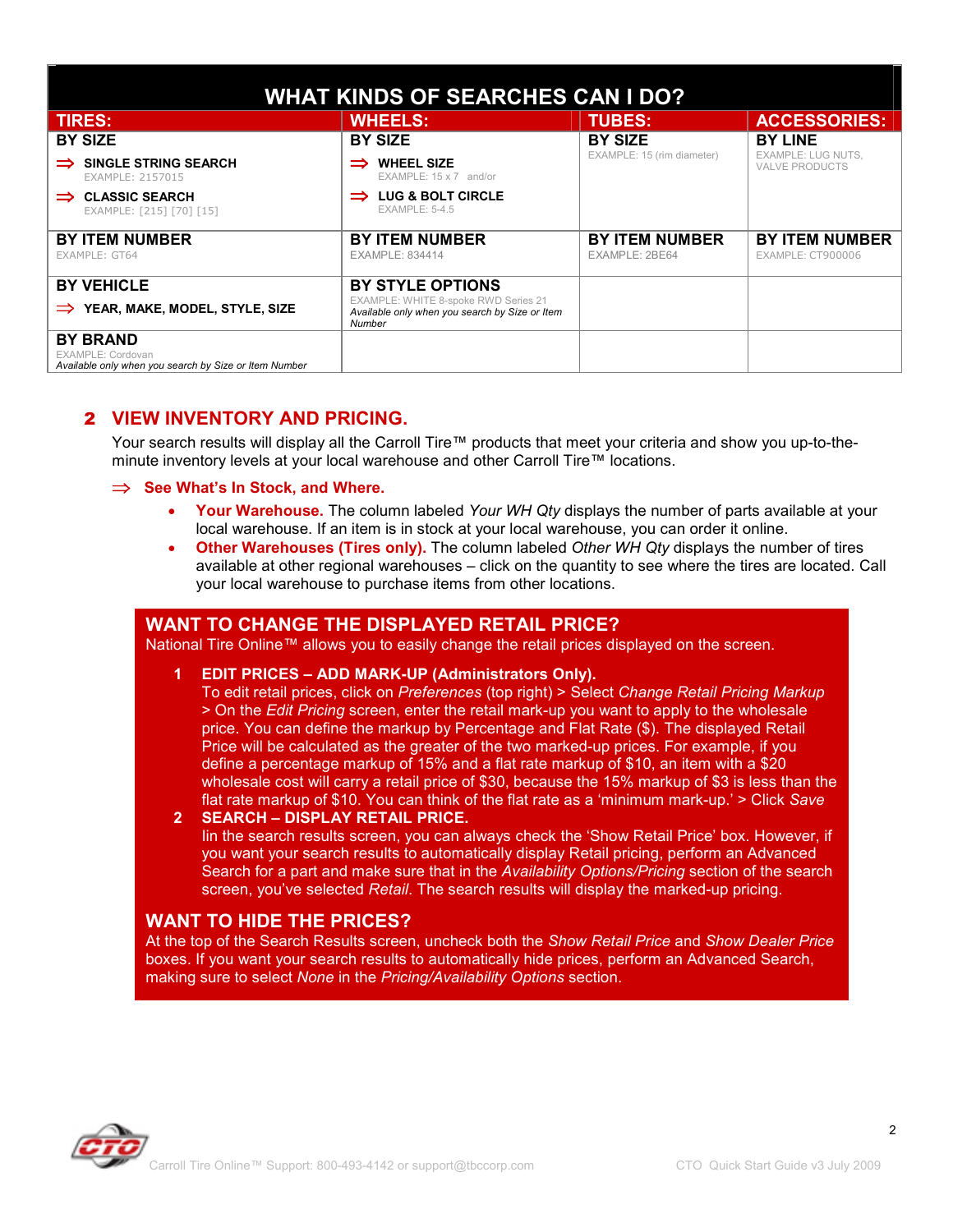## **HOW DO I PLACE MY ORDER?**

## 1 **ADD ITEMS TO YOUR SHOPPING CART.**

- **Enter Quantities.** Enter the desired quantity for each item you want to order. You can only order the quantity on-hand in your local warehouse.
- **Add Items to Cart.** Click the *Add to Cart* button at the bottom of the screen. You'll see that the *Cart Summary* now includes the added items and displays their Quantity, Weight and Price. These items are now saved – even if you log out. You can continue to add items to your cart until you're ready to check out.

## 2 **REVIEW YOUR SHOPPING CART.**

Before you check out, you'll review the contents of your shopping cart. Click the *View Cart/Check Out* tab on the top right and make any desired changes.

- **Want to Change Quantities?** Want to change the quantities in your order? Modify the quantities then click *Update Order*.
- **Want to Delete Items or Delete Order?** To delete an item, click the red X next to the Item name. To delete the entire order, click *Delete Order.*
- **Want to Add More Items?** You can add more items by using the Quick Search on the right. Or, start a new Advanced Search.

## 3 **CHECK OUT.**

Once you've reviewed your shopping cart, click *Check Out* to complete the ordering process. You'll arrive at the *Pending Order* screen. Once you start the Check-out process, your cart has a status of *Locked*, which ensures that other users from your Ship-To location will not be able to add to or modify the cart until you either place your order or manually Unlock the cart. If you choose to continue shopping, adding more items will unlock the cart. To unlock the cart manually, click on the *Locked* link.

⇒ **Select Delivery Method. Choose your preferred delivery method.** 

- **Carroll Truck**
- **Customer Pickup**
- **Special Handling Call Branch.** Want to have multiple orders shipped together, or make some other special request? Call your local warehouse to discuss any special handling needs.
- ⇒ **Have Comments About Your Order?** Use the *Enter Comments* box to add note for the warehouse staff.
- ⇒ **Have a Purchase Order Number?** If you have a Purchase Order, you can enter the number in the *PO#* field. It will appear on your invoice.
- ⇒ **All Done? Submit Your Order.** Click *Submit Order* to finalize your order. Orders are processed by your local warehouse.

## **HOW CAN I CHECK PAST INVOICES?**

## 1 **SEARCH FOR SPECIFIC ORDERS.**

Click the *Order History* tab. Find past orders by entering an Invoice Number or Date(s). To search by Date, you can either select a date period from the list (example: 1 week) or enter a Date Range up to a year in the past.

#### 2 **VIEW OR PRINT INVOICES.**

You'll see a list of your past orders. Click *View Invoice* to View a printable PDF file of a specific order.

## **WHAT ARE THE CURRENT PROMOTIONS?**

Click the *Promotions* tab and start saving!